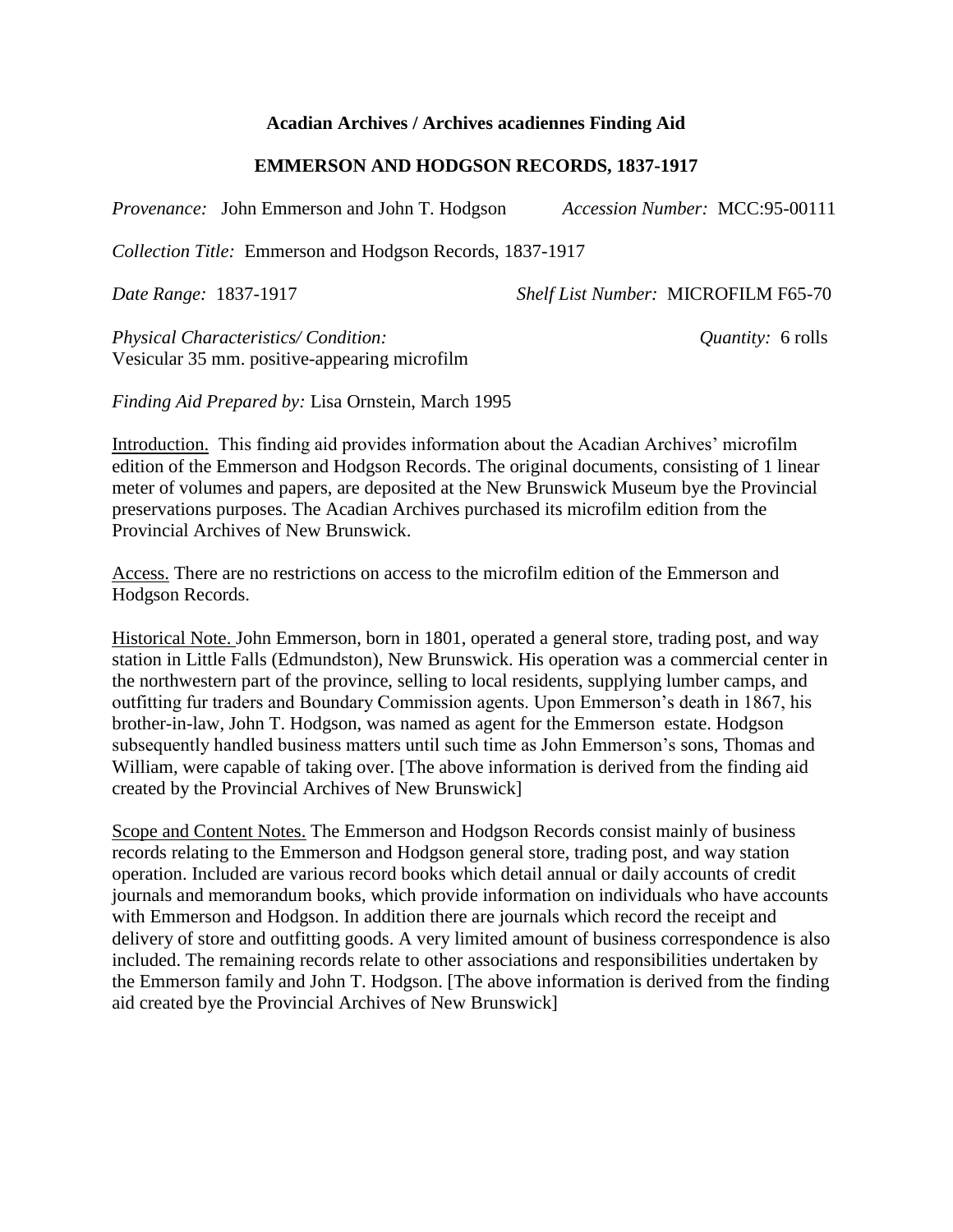Series Description. The microfilm edition is arranged into five series:

## 1. EMMERSON AND HODGSON GENERAL STORE RECORDS Rolls 1-6, items 1-27 Primarily store records for the period ca. 1842-1888: -general journals (listing accounts receivable)

-memorandum books (listing receipts, expenditures, and outstanding charges) -day books (listing daily business transactions) -cash book -miscellaneous accounts, receipts, and invoices -correspondence relating to accounts -record of store goods received, delivered -account book of Elias Daigle (St-Hilaire, New Brunswick) -Bytown and Montreal Telegraph Company articles of association

- 2. POST OFFICE ACCOUNT BOOK Rolls 6, item 28 Account book (Edmundston, N.B. area) of John T. Hodgson, postmaster, 1847-1873
- 3. VICTORIA COUNTY AGRICULTURAL SOCIETY Roll 6, item 29 Treasurer's book, 1863-1865
- 4. EDMUNDSTON PARK DRIVING ASSOCIATION Roll 6, item 30 Minutes of meetings and list of shareholders, 1893
- 5. RECORDS RELATING TO LUMBERING AND SURVERYING Roll 6, items 31-32 -correspondence, bills, and agreements relating to lumber business, 1868-1880 -correspondence relating to surveying, 1904 and 1916-1917

## **Item-Level Inventory**

ROLL 1 (two items)

- 1. General Journal C, 1851-68; most entries date 1851-1857 (indexed and paginated,  $830+$  pages)
- 2. General Journal D, 1856-1867; most entries date 1856-1864 (indexed and paginated, 849+ pages), pages 1-561 (continued on roll 2)

ROLL 2 (five items)

- 2. General Journal D, 1856-1867; most entries date 1856-1864 (indexed and paginated, 849+ pages), continued from ROLL 1, pages 562-end
- 3. General Journal L, 1873-1880; most entries date 1873-1878 (indexed and paginated,  $414 +$  pages)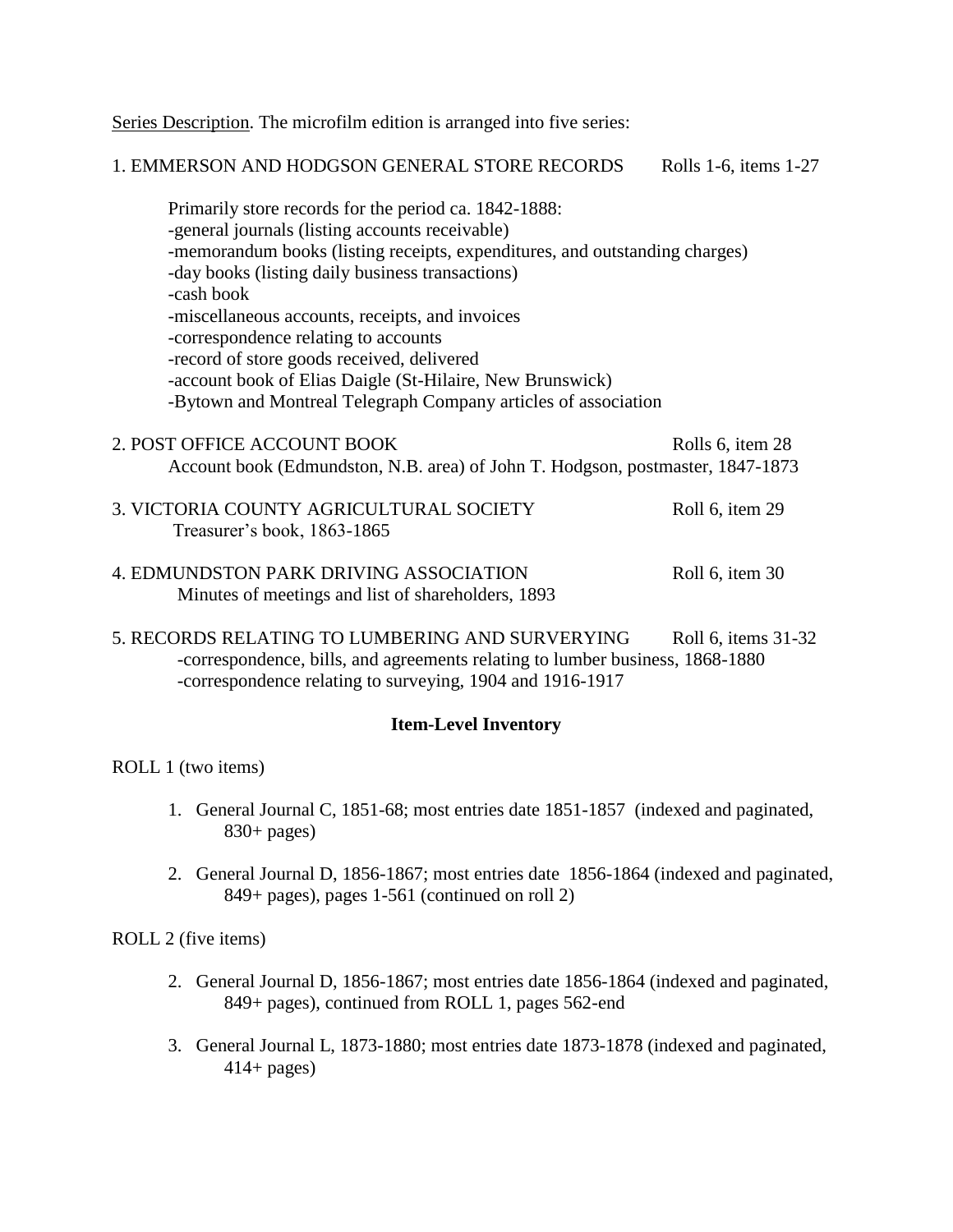- 4. General Journal B, 1879-1881; most entries date 1879-1881 (no index, some pagination, 47+ pages:
- 5. Memorandum Book C, 1848-1864, 1868; most entries date 1848-1852 (indexed and paginated, pages 1-68 appear to be missing; 544+ pages)
- 6. Memorandum Book D, 1851-1864; most entries date 1851-1853 (indexed and paginated, 465+ pages)

Roll 3 (three items)

- 7. Memorandum Book F, 1853-1866; most entries date 1853-1857 (no index, paginated, 597+ pages)
- 8. Memorandum Book G, 1856-1866; most entries date 1856—1861 (indexed, paginated, 456+ pages)
- 9. Memorandum Book H, 1857-1867; most entries date 1858-1861 (indexed, paginated,  $722+$  pages)

Roll 4 (four items)

- 10. Memorandum Book I, 1864-1868l most entries date 1864-1866 (indexed, paginated,  $550+$  pages)
- 11. Memorandum Book J, 1866-1871; most entries date 1866-1867 (indexed, paginated,  $425+$  pages)
- 12. Day Book #8, 28 June 1871 2 March 1872 (no index, paginated, 382+ pages)
- 13. Day Book #9 [and Amounts Collected fro J. T. Hodgson]; day book date range 2 March 1872 – 25 September 1872; monetary collections date range 25 September 1872-1885 (no index, paginated, 286+ pages)

Roll 5 (eleven items)

- 14. Day book [with ledger and memorandum entries]; day book date range 15 August 1873 – around 13 july 1874; ledger and memorandum entries date range 1874-1881; most entries date 1874-1878 (no index, paginated; ledger and memorandum entries begin pages 84; 446 pages)
- 15. Day Book #2, 19 February 1874 30 June 1876 (no index, paginated, 357 pages)
- 16. Day Book #4, 1877 [deterioration at top of book renders more detailed date range impossible] (no index, paginated, 67 pages)